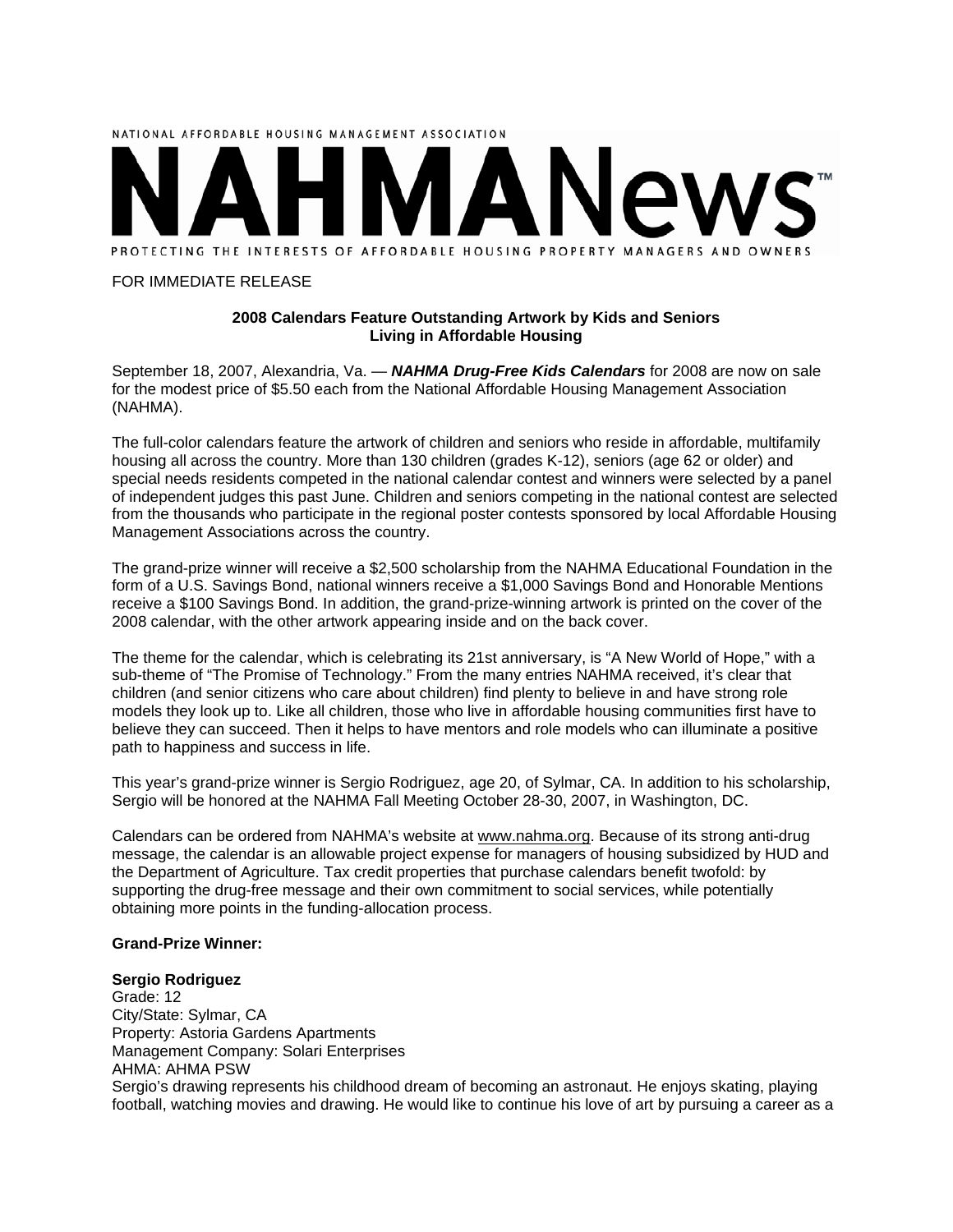graphic designer. His message to youth is that "Life is great, there's no need to cut it short by doing drugs."

## **National Winners:**

## **Shurman Ballenger**

Grade: Senior City/State: Columbus, OH Property: The Commons at Grant Management Company: National Church Residences AHMA: MAHMA Shurman created this artwork to show that "in this new age of technology, people can accomplish anything they set their mind to." In addition to motivating others through his artwork, Shurman enjoys writing poetry and reading. To help keep youth away from drugs, Shurman suggests that they "stay focused on their dreams."

# **Tagoui Davitan**

Grade: 9 City/State: Sun Valley, CA Property: Strathern Park Apartments Management Company: Thomas Safran & Associates AHMA: AHMA PSW Tagoui created this drawing with the belief that our world is getting closer and closer to becoming "picture perfect." She hopes to pursue a career in the media to help convey this message in the future. "I don't want to be the richest woman in the world, I just want to have a career that I am proud of," she says. Tagoui wants youth to understand that although your friends might try drugs, "It's not worth throwing away your dreams for one second of feeling cool."

## **Judy Eriksen**

Grade: Senior City/State: Riverside, CA Property: Santa Fe Apartments Management Company: RPK Development Corp. AHMA: AHMA PSW Children were the inspiration for Judy's artwork. "The curiosity of children will pave the way to a 'new world of

hope.'" She believes that technology will help "lead the world toward this promise." She enjoys spending time with her friends and family, especially her grandchildren. Judy urges all youth to "Be the future leaders of tomorrow and give the world hope!"

# **Yisell Delgado**

Grade: 6 City/State: Jersey City, NJ Property: Brunswick Estate Management Company: Essex Plaza Management AHMA: JAHMA Yisell's artwork shows her desire for the world to become a better place for people to live. Her hobbies include reading, drawing and sports. When she gets older, she would like to be an artist, lawyer or math teacher. Yisell wishes that instead of doing drugs, all children would go to school and get a good education.

**I-Kirra Felix** Grade: 4 City/State: Toms River, NJ Property: Winteringham Village Management Company: Interstate Realty Management Co. AHMA: JAHMA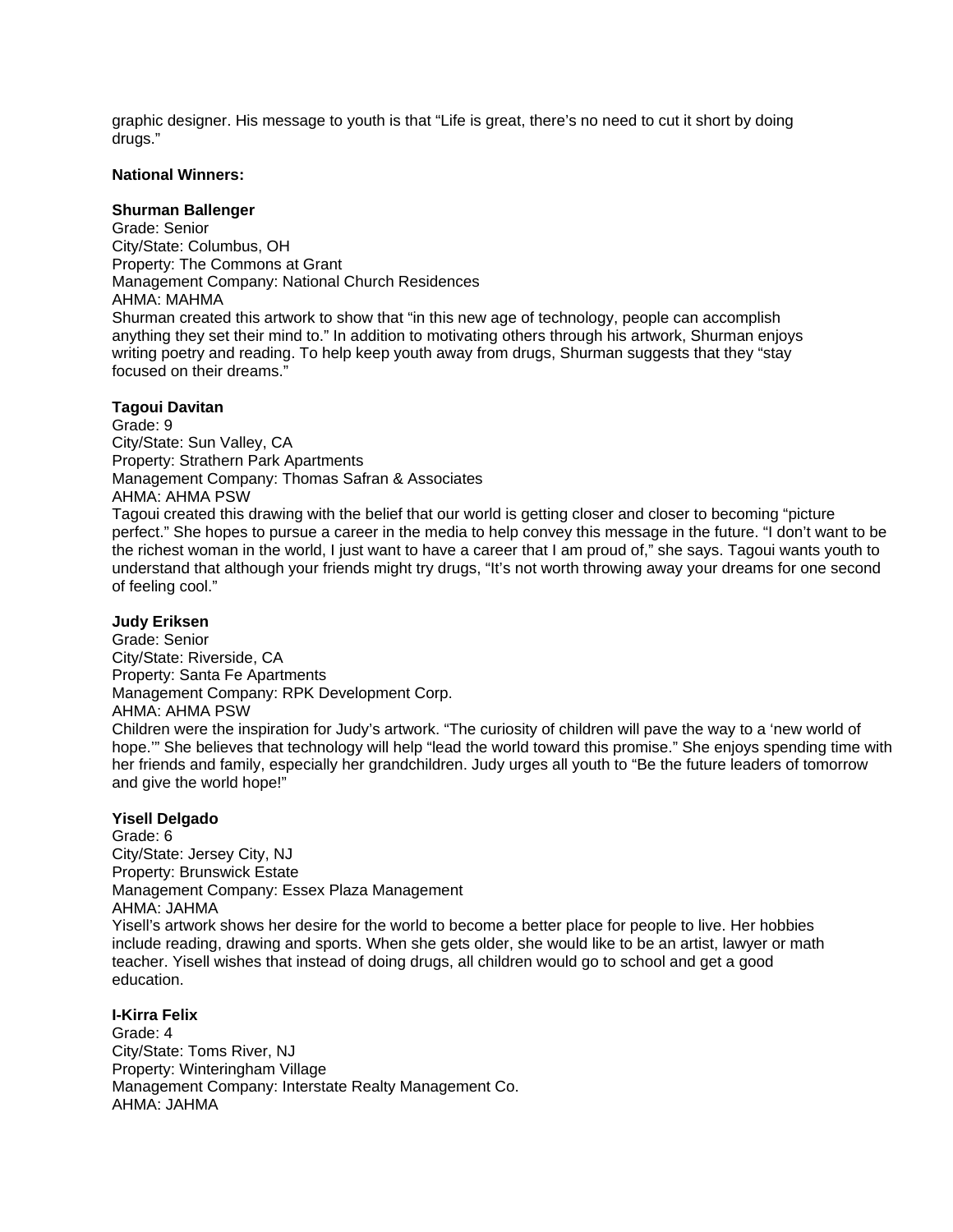I-Kirra drew this picture to "make people appreciate their beautiful surroundings and realize what they have." She wishes that people would stop cutting down trees to make buildings. She likes to sing, play with her friends and go skating. I-Kirra would like to be a doctor when she grows up, which supports her main reason for not doing drugs: "It is harmful to your body."

# **Isaac Flores**

Grade: 11 City/State: Edinburg, TX Property: Sherwood Apartments Management Company: Wedge Management AHMA: SWAHMA Isaac wanted to use his picture to show that "at times we feel we have many challenges and that the world is against us, but we each have the power to keep hope alive and overcome obstacles." He enjoys football and mechanics and would like to have his own business someday. He wants kids to "make the right choice to stay drug free," and to "remember that everyone has a chance to change their life."

# **Sylvia Flores**

Grade: Special Needs City/State: Edinburg, TX Property: Sherwood Apartments Management Company: Wedge Management AHMA: SWAHMA The motivation for Sylvia's illustration comes from a Hispanic game called Chalupa, which is similar to Bingo. She

thought it would be interesting to portray "the good and bad things in life through the images of this game and show that if you choose the right things in life, you'll likely reap many successes." Sylvia would like youth to know that they "have their whole life ahead of them, and need to realize the importance of their choices."

# **Adrian Garcia**

Grade: 6 City/State: Edinburg, TX Property: Sherwood Apartments Management Company: Wedge Management AHMA: SWAHMA Adrian created his artwork based on his love for "rockets, space ships, and anything that lights up the sky." He also enjoys sports, video games, and going to the movies. When he grows up, he would like to help out by becoming a firefighter or police officer. Adrian plans to always stay away from drugs "because they can kill you."

#### **Quadir Harris**

Grade: 11 City/State: Memphis, TN Property: Rolling Hills Apartments Management Company: Alco Management AHMA: SAHMA Quadir's father is passionate about art, which inspired Quadir to create this illustration. "His work motivates me to work hard to become a better artist," Quadir says. In addition to art, he enjoys basketball, writing and music. Someday he would like to run his own business. His message about drug use is simple: "It's not worth it."

## **Erian Moody**

Grade: 1 City/State: Meridian, MS Property: North Hills Manor Management Company: Interstate Realty Management AHMA: SAHMA Erian's love for drawing inspired her to create this picture. She also enjoys reading and doing puzzles. When she gets older she would like to work at Chuck-E-Cheese because she has so much fun there. When asked about drugs, Erian simply replied: "Drugs are something you don't do."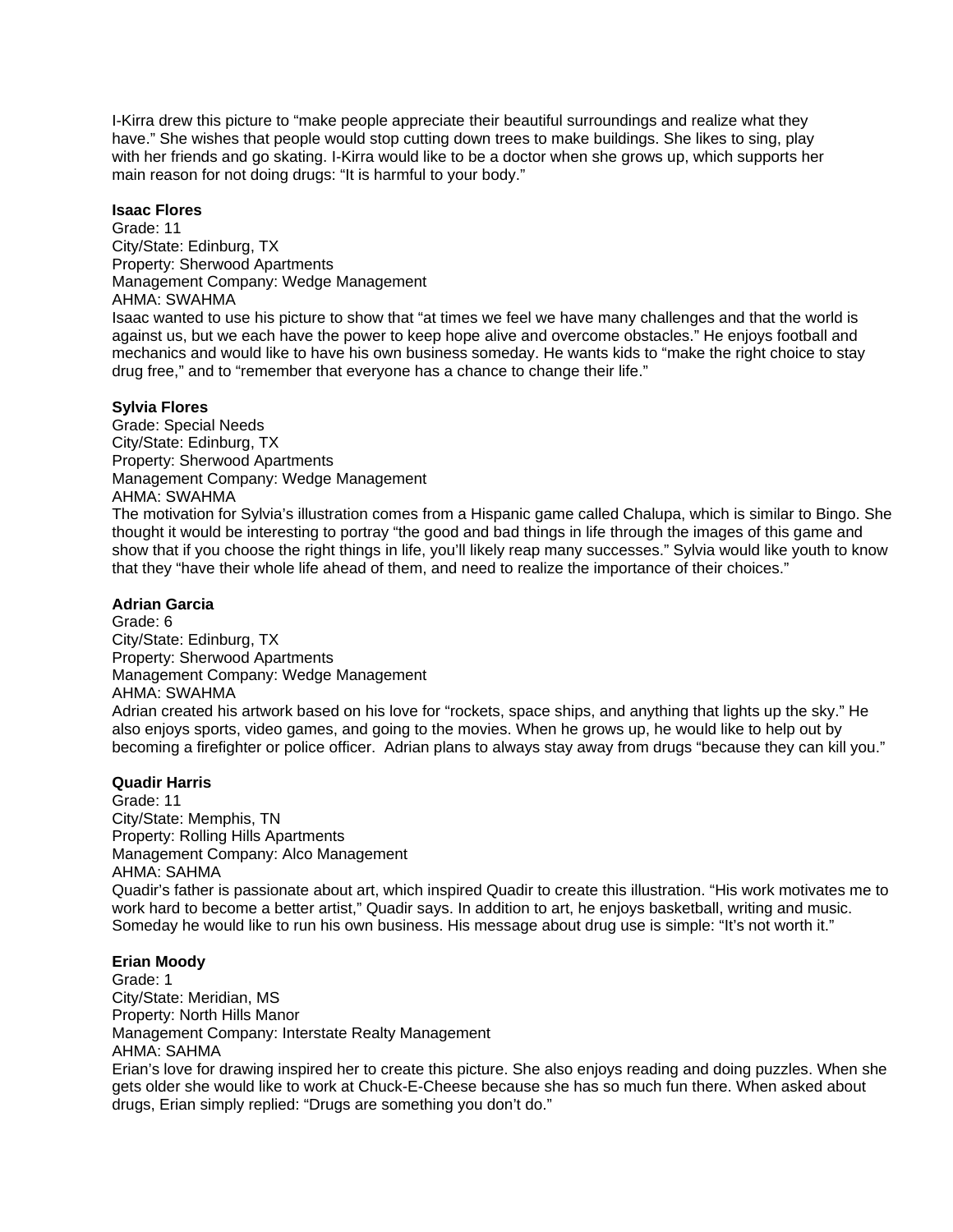## **Miracle Posey**

Grade: 3 City/State: Natchez, MS Property: Riverbreeze Manor Management Company: Interstate Realty Management AHMA: SAHMA Miracle created this drawing to "let kids know that they can have a beautiful life without drugs." She likes to use the computer, draw, dance and clean. When she grows up, she would like to be a teacher. Miracle's message about drugs is geared toward youth: "Smoking and doing drugs are whack!"

# **Darianna Rios-Pedraza**

Grade: 1 City/State: Laredo, TX Property: Laredo Manor Apartments Management Company: Wedge Management AHMA: SWAHMA Darianna's drawing was inspired by her dreams for a better world that has more trees and is drug free. She is proud that she is unique and that there is no one in the world just like her. She likes to sing and dance, draw and play on the computer. Her dream is to become a superstar or a good teacher. She wants kids to "stay away from drugs."

# **Sarah Tucker**

Grade: 8 City/State: Missoula, MT Property: Council Groves Apartments Management Company: Tamarack Property Management Co. AHMA: Rocky AHMA Sarah wanted her picture to show that "people working together with technology can make a brighter future for everyone on this planet." She believes that we have the power to "stop hunger, prevent disease and make sure that every child has fresh water to drink." She loves animals so much that she hopes to pursue a career as a veterinarian.

#### **Honorable Mentions:**

#### **Andrea McCord**

Grade: 11 City/State: Philadelphia, PA Property: Center Post Village Apartments Management Company: Courtland Management Services AHMA: PennDel AHMA Andrea's picture represents the idea that "New technology will modernize our world and give us a sense

of hope." Her hobbies include crocheting, reading, and doing arts and crafts. She would like to be a pediatrician someday, and she instructs other kids to "think about your future" and say no when considering drug use.

#### **Jovanny Rivera**

Grade: 7 City/State: Worcester, MA Property: Mountain Village Management Company: First Realty Management AHMA: NEAHMA

Jovanny is excited to be featured in this year's calendar after entering in years past. He likes to play video games and baseball. He would like to be a baseball player when he grows up and is also interested in the culinary arts. His message about drugs is simple: "Don't do them!"